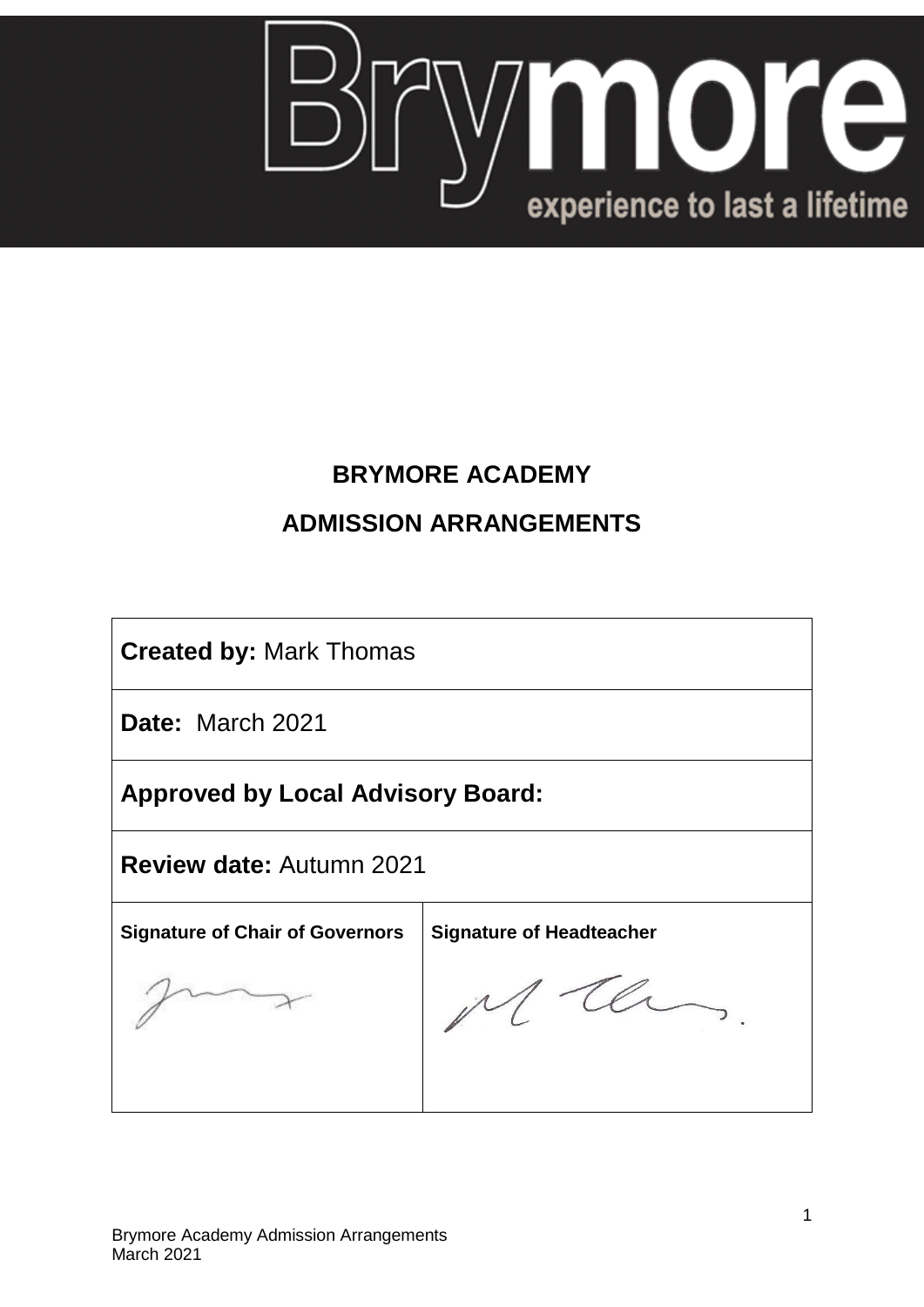## **BRYMORE ACADEMY**

## **Admission Arrangements**

## Applicable to 2022/23 Academic Year

#### **Introduction**

Brymore is an academy sponsored by Bridgwater College and as such, Bridgwater College Trust is the Admissions Authority, however the admission arrangements are administered by The Local Advisory Board. They are responsible for Year 7 admissions to Brymore each September, admissions during the course of the academic year and for arranging independent admission appeal hearings in the event that an application should be unsuccessful.

## **Rationale and Ethos**

It is important to understand the overriding philosophy that enables students to derive so much benefit from the experience that is 'Brymore'. Brymore is a state boarding academy for boys aged 11 to 17. Academic performance is not used as a selection criterion; neither is experience or expertise in any particular practical field.

Boys with appreciable motivation and interest in the areas of agriculture, horticulture, technology or sport would benefit significantly from the specialised curriculum offered at the school. As such Brymore does attract students who are genuinely interested in the delivered curriculum (in its widest sense).

All boys, we believe, irrespective of their interests, benefit from the structure and discipline that the practical learning and boarding environment brings. All boys attending Brymore are described as either full time boarders (staying in throughout the weekend as well as during the week), weekly 'boarders' or 'out-boarders', who are day pupils expected to periodically board. Weekly boarders stay at the school full time Monday- Friday (they may go home on a Friday from 4.00 pm and return on Sunday by 9.00 pm or Monday by 8.30 am), while outboarders board when on farm duty. This is normally for one week each term. Both boarders and out-boarders have access to the boarding accommodation of the academy.

## **Admission process**

Entry is normally made at Year 7 when the student is 11 years of age. Applicants for boarding places are considered in terms of their suitability to board and strictly against the published Over-subscription Criteria which form part of the Brymore Admissions Arrangements for 2022/23.

All boarders (including out-boarders) will be interviewed only to establish their suitability for boarding. A report and an assessment of each boy's suitability will be obtained from the Headteacher of his current school. The interview will take place following a discussion with parents. In addition all applicants will complete a simple questionnaire. This process is twoway and is used to supplement the information contained in the brochure/website and explains more about the unique nature of Brymore, but also allows candidates the opportunity to extend and enhance the information about them received by the Academy. Assessment of suitability will be made from this evidence.

Applicants for places as an out-boarder are only considered in terms of their suitability to board and against the published Over-subscription Criteria which forms part of the Brymore Admissions Arrangements for 2022/23.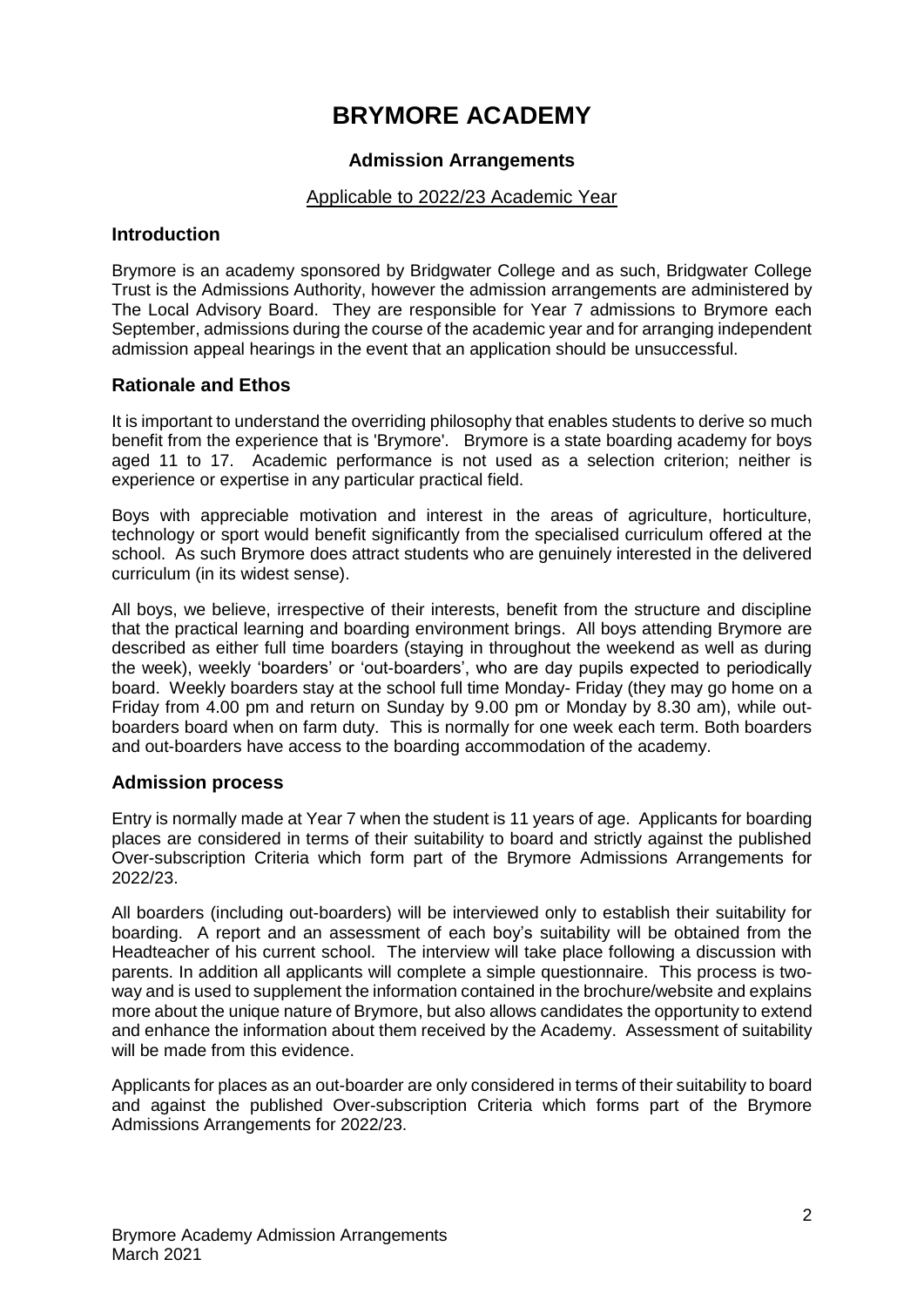All applications for admission, and any supplementary information forms, must be submitted to the home Local Authority by the closing date of 31st October 2021, and will be considered under the Equal Preference with Ranking system of allocation. The Local Authority (LA) will forward all applications to the academy and the Local Advisory Board will rank them against the oversubscription criteria set out below. This list will then be returned to the LA under the co-ordinated admissions scheme and they will make a single offer of a place on 1st March 2022.

The application can be made 'on line' electronically, or alternatively the Local Authority Admissions & Entitlements Team will make available on request the 'Transferring School - A guide for Parents' booklet, which contains the same information about the Somerset Admissions procedure as can be found at www.somerset.gov.uk/admissions where there is also a school place application form.

## **The published Admission Number**

The published Admission Number for statutory age children for first admission to the school in September 2022 is 70. This is the maximum number of places that can be legally provided at this point of entry and is split as 30 places for boarders and 40 places for out-boarders. In addition, for admission to Year 12, there are 5 full boarding spaces and 5 out-boarder spaces. In-Year admissions are accepted as long as the PAN has not been reached.

## **Published Over-subscription Criteria**

#### **Full time /Weekly boarding**

These over-subscription Criteria will be applied to boarding applications and places will be allocated up to the published admission numbers which apply to the year of entry (Year 7).

All students who are first assessed as eligible and suitable for boarding will be allocated a place in ranked order strictly against the following published over-subscription Criteria up to the published Admission Number.

Children with an EHCP which names Brymore Academy will automatically be given a place against Admission Number (as long as they are deemed suitable for boarding) before any further places are allocated as follows:

- 1. Looked after children (<sup>1</sup> ) and previously looked after children. Previously looked after children are children who were looked after but ceased to be so because they were adopted  $(2)$  or became subject to a residence order  $(3)$  or special guardianship order  $(4)$ . See full definition below.
- 2. Children of members of the UK Armed Forces who qualify for Ministry of Defence financial assistance with the cost of boarding school fees. An official government letter of confirmation will be required.
- 3. Boys who meet the requirements for boarding places and who have a specific boarding need (please see boarding need defined below).
- 4. Boys without an EHCP, identified with a sensory, physical or medical disability (High Needs Pupils), where a multi-agency professional team has identified the schools as the nearest accessible school.
- 5. Boys with an older sibling attending the school at the time of admission and who live at the same address.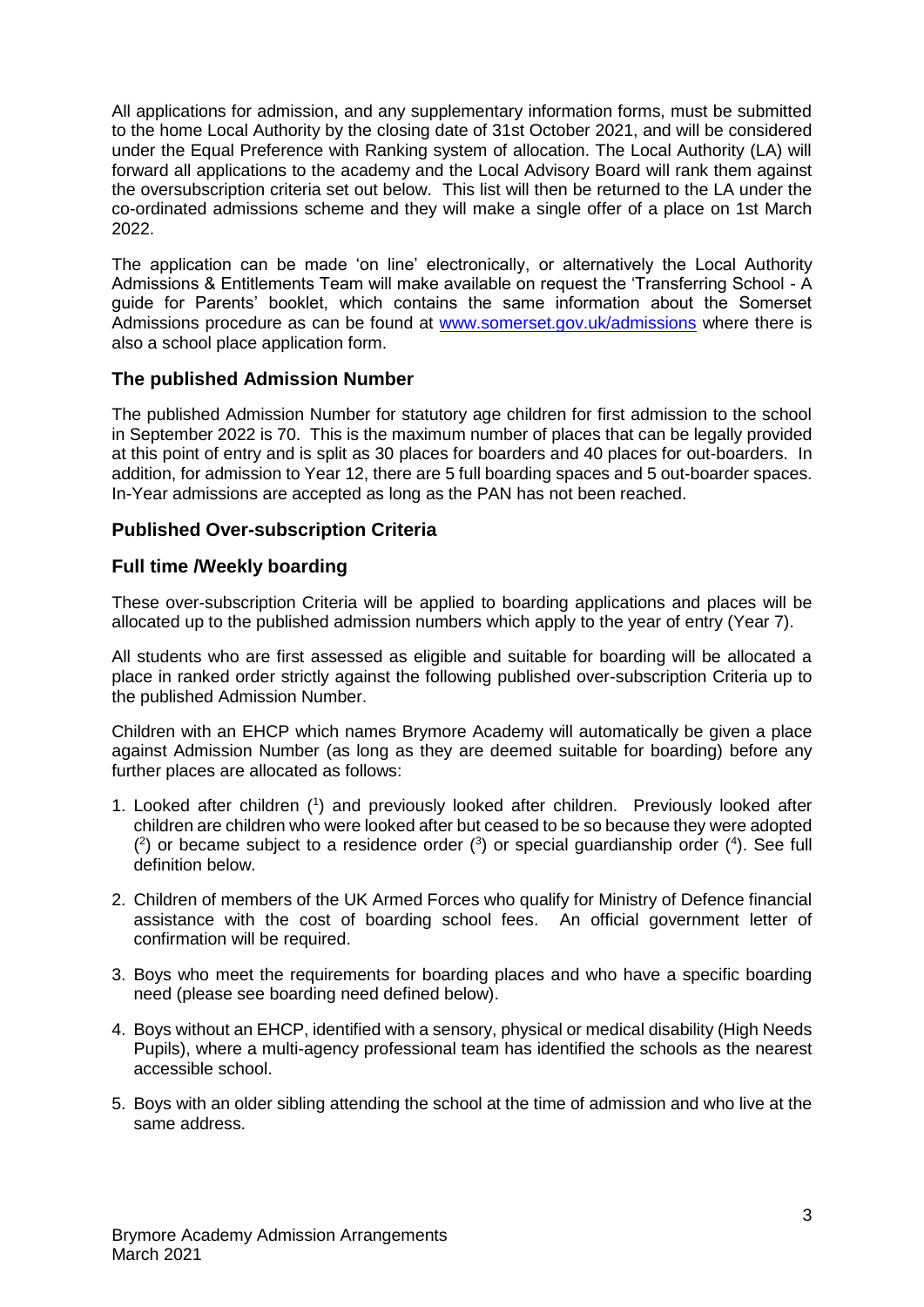- 6. Children of staff employed at Brymore Academy (Children of staff at the school either where the member of staff has been employed at the school for two or more years or the member of staff is recruited to fill a vacant post for which there is a demonstrable skill shortage).
- 7. Boys living furthest from the school as determined by straight line measurement.

Criterion 4. Enables schools to plan with SEN Officers for the school entry of children with physical, medical or sensory impairments, where significant capital works (eg, accessible toilets, changing space, and access to classrooms) are required. The lead time on these projects mean that school place outcome dates are too late for work to be completed in time for school entry in September. However, with the support of this criterion plans can be actioned with certainty early in the year.

## **Out-boarders**

These Over-subscription Criteria will be applied to Out-boarder applications and places will be allocated up to the published admission numbers which apply to the year of entry (Year 7).

All students who are first assessed as eligible and suitable for boarding will be allocated a place in ranked order strictly against the following published over-subscription Criteria up to the published Admission Number.

Children with an EHCP which names Brymore Academy will automatically be given a place against Admission Number (as long as they have been found suitable for boarding) before any further places are allocated as follows:

- 1. Looked after children ( 1 ) and previously looked after children. Previously looked after children are children who were looked after but ceased to be so because they were adopted  $(2)$  or became subject to a residence order  $(3)$  or special guardianship order  $(4)$ . See full definition below.
- 2. Boys without an EHCP, identified with a sensory, physical or medical disability (High Needs Pupils), where a multi-agency professional team has identified the schools as the nearest accessible school.
- 3. Boys with an older sibling attending the school at the time of admission and who live at the same address.
- 4. Children of staff employed at Brymore Academy (Children of staff at the school either where the member of staff has been employed at the school for two or more years or the member of staff is recruited to fill a vacant post for which there is a demonstrable skill shortage.)
- 5. Boys living nearest the school as determined by straight line measurement.

## **Procedure for Applications**

Where possible a visit to the school should be made prior to making an application. The best time to visit the school is while the student is in Year 6. This can be done by telephoning the Academy and making an appointment. Prospective students and their parents will be shown around by a current student during a normal school day (including Saturday mornings). As members of staff will be teaching, if parents wish to speak to someone (the Special Educational Needs Co-ordinator [SENCo] for example) then this should be discussed when booking the visit.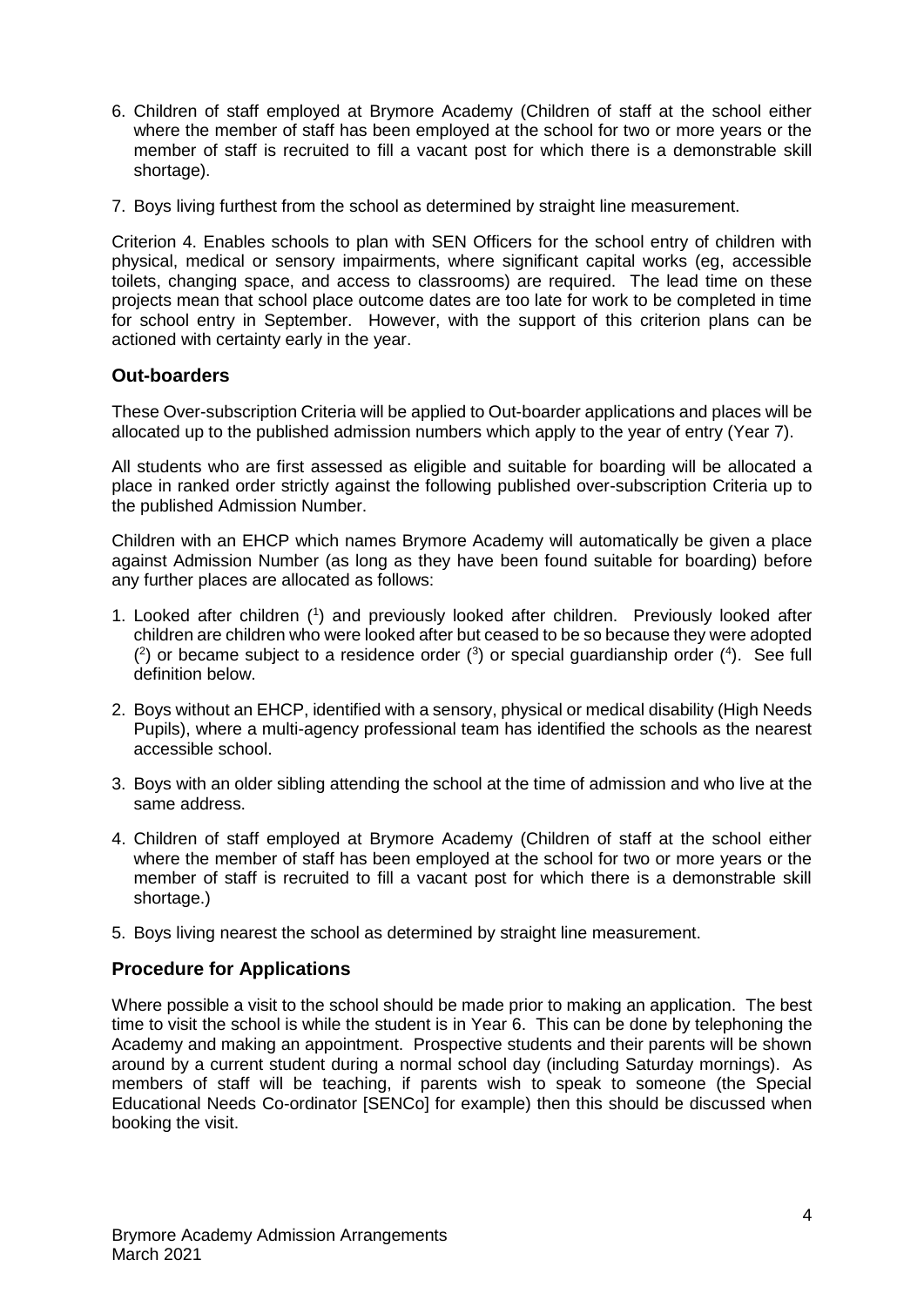All boarders will be interviewed formally to assess their suitability for boarding. Following a tour of the school with current students, parents will be invited to discuss their application with the Headteacher or Deputy Headteacher. The prospective student will then be interviewed separately. The discussion will focus on the boys' experience of being away from home, experience of living with others, the implications of boarding and his desire to be a boarder.

Alternatively, the school Open Day and Country Fair is held on the last Saturday in June each year which reflects our commitment to the local rural community. Members of staff are available for discussion throughout the day, as are current and past students, parents and governors. You may like to obtain a School brochure to support your visit, from the school office or by post. Open days are also held in September where there is a chance to see Brymore operating 'normally.'

## **Boarding Need**

Children with a 'boarding need' include;

- a) Children at risk or with an unstable home environment and children of service personnel who have died while serving or who have been discharged as a result of attributable injury; or
- b) Children of key workers and Crown Servants working abroad (e.g. the children of charity workers, people working for voluntary service organisations, diplomatic service or the European Union, teachers, law enforcement officers and medical staff working abroad) whose work dictates that they spend much of the year overseas; or
- c) Children of key workers and Crown Servants who can demonstrate high levels of mobility in this country or abroad; or
- d) Children of key workers and Crown Servants of key workers and Crown Servants who can demonstrate that shift work is a key element; or
- e) Children with parents in the private sector or self-employed who can demonstrate that shift work or long hours are key elements; or
- f) Children who live in rural isolation, where parents can demonstrate that a boarding environment would benefit the child's social development; or
- g) Children who live in an area, where parents can demonstrate that, the child is at risk of physical or emotional harm and where attending as a boarder at Brymore would safeguard and promote the child's social development.

## **Suitability for boarding**

The following information will be taken into account during the suitability for boarding interview and a shared view will be sought. A supplementary information form (SIF) must be completed in order to provide this information. The form can be downloaded at www.somerset.gov.uk/admissions or be made available upon request from the school.

- Whether the applicant would be able to cope with and benefit from a boarding environment
- Whether the applicant has any previous experience of staying away from parents/guardians
- Whether the applicant has any experience of sharing a room with other children/communal living and whether the applicant shows an understanding that in a boarding environment he would be expected to take into account the needs of others and to compromise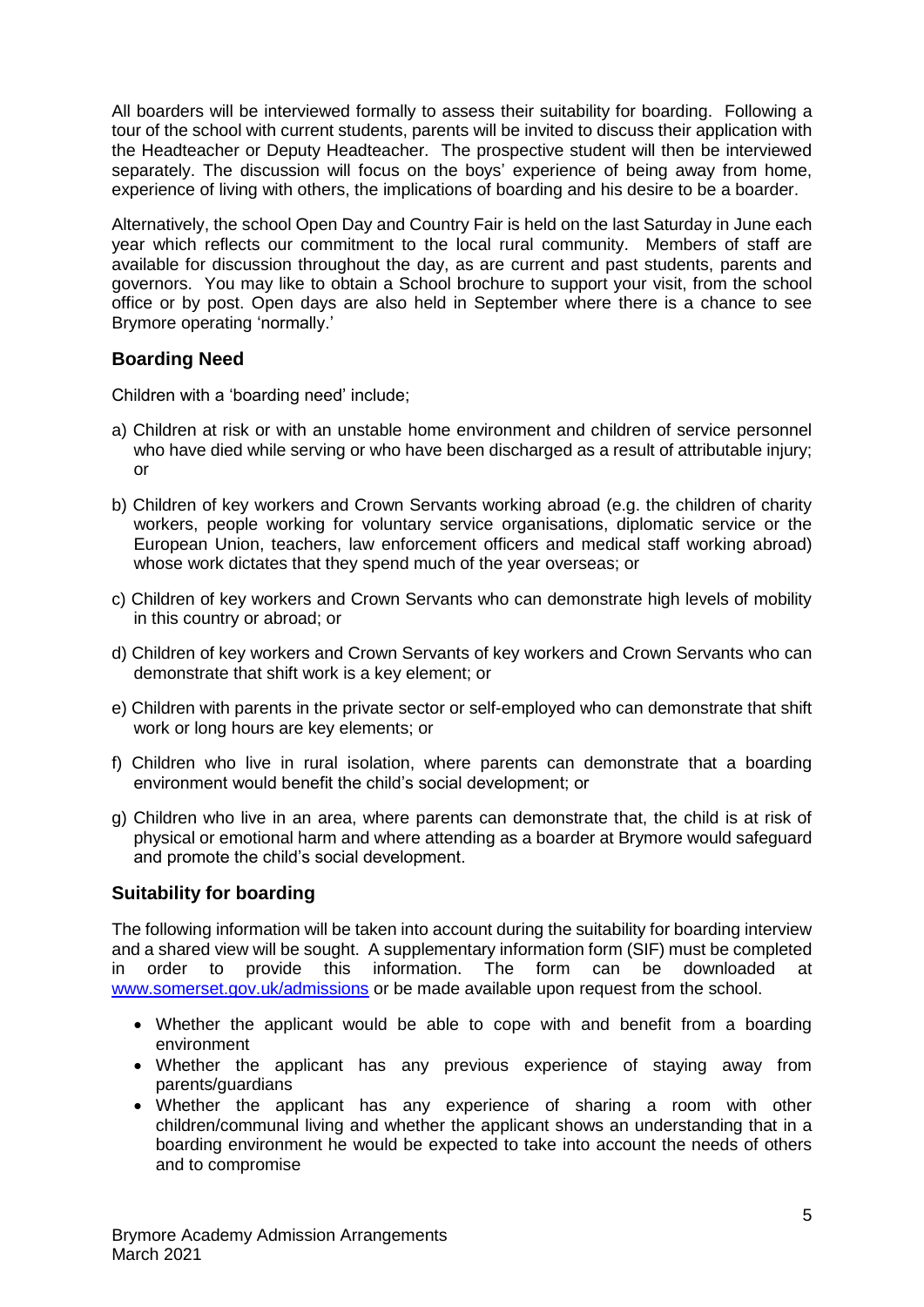- Whether the applicant has thought about the implications of boarding for example, what he would like most about boarding school and what he would miss most about home.
- Whether a boarding place is what the child wants and is not simply the wishes of a parent/guardian
- Whether there are any medical reasons why boarding would not be appropriate which could not be met by reasonable adjustment to the boarding accommodation, routine and practice within a schools responsibilities under the Disability Discrimination Act and other responsibilities.

The Admissions Code allows the admissions authority, as part of the boarding assessment process to consider health and safety implications. It is unlikely that students will be considered suitable to board if they have a serious proven record of:

- Arson
- Sexual misconduct
- Extreme physical violence
- Drug/alcohol misuse

## **Definitions of Terms**

#### **Siblings**

For the purposes of Admissions, a sibling is defined as a child living at the same address as a half or full brother, an adoptive brother or children of the same household.

#### **Parent or parent/guardian**

Natural parents, whether they are married or not, any person who, although not a natural parent, has parental responsibility for a child or young person. Any person who, although not a natural parent, has care of a child or young person (having care of a child or young person means that a person with whom the child lives and who looks after the chid, irrespective of what their relationship is with the child is considered to be a parent in education law).

## **Looked after children**

- ( 1 ) A 'looked after child' is a child who is (a) in the care of a local authority, or (b) being provided with accommodation by a local authority in the exercise of their social services functions (see the definition in Section 22(1) of the Children Act 1989) at the time of making an application to a school.
- ( 2 ) Under the terms of the Adoption and Children Act 2002. See Section 46 (adoption orders).
- ( 3 ) Under the terms of the Children Act 1989. See Section 8 which defines a 'residence order' as an order settling the arrangements to be made as to the person with whom the child is to live.
- ( 4 ) See Section 14A of the Children Act 1989 which defines a 'special guardianship order' as an order appointing one or more individuals to be a child's special guardian (or special guardians).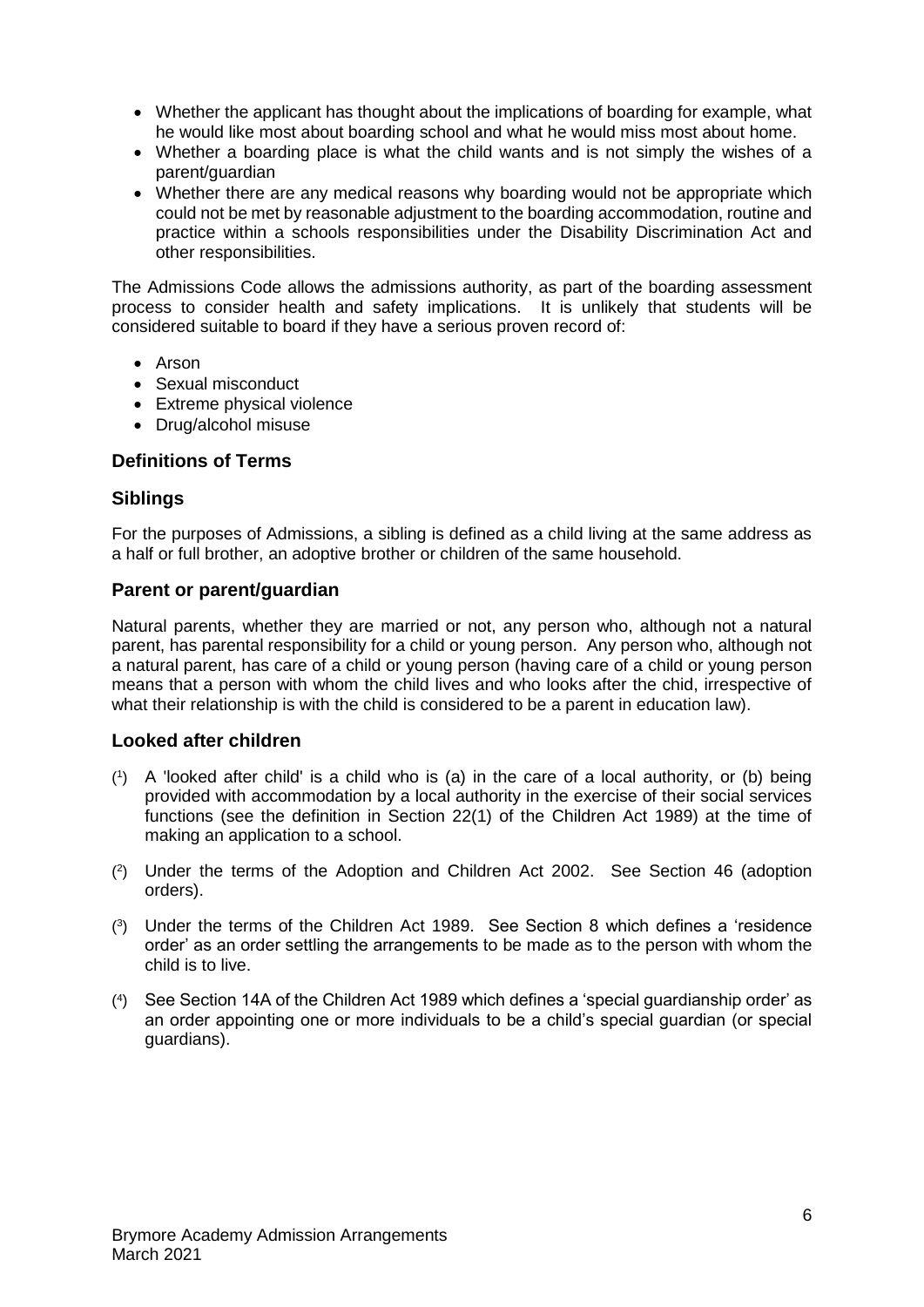## **Home Address**

The home address is important as school places are allocated on the basis of the home address of each child. A child's home address is considered to be where the child spends the majority of their time with the person(s) who have care of the child.

Documentary evidence of ownership or rental agreement may be required, together with proof of actual permanent residence at the property concerned. Places cannot be allocated on the basis of intended future changes of address unless house moves have been confirmed through the exchange of contracts or the signing of a formal lease agreement. The Advisory Body reserves the right to seek further documentary evidence to support a claim of residence.

Please note that the Local Advisory Body is unable to allocate a place to anyone moving into the country from abroad prior to their arrival in the county. A requirement would therefore be proof of residency as stated above. The only exceptions are children of UK Service personnel and other Crown servants (including Diplomats).

It should also be noted that an address used for childcare arrangements cannot be used as a home address for the purpose of applying for a school place. A fraudulent claim to an address may lead to the withdrawal of the offer of a place. The Admissions & Entitlements Team, County Hall, Taunton and Brymore must be notified of any change of address during the admissions procedure.

## **Issues relating to shared residency arrangements**

Difficulties in allocating a place at the Academy can arise where shared residence arrangements for the child are in place and parents/carers submit applications to the Academy and another school. Therefore where separated parents issue separate applications for their child the Local Authority (on behalf of Brymore) can only offer one place. In this situation the Local Advisory Board requires parents to resolve matters between themselves. If an agreement cannot be reached parents may wish to seek legal advice. The Local Advisory Board will not become involved in private disputes. It is recognised that there may be situations where parents cannot ultimately reach an agreement between themselves and it is, therefore, necessary for the Local Advisory Board to take a decision. Where this is the case the Local Advisory Board will try to establish where the child spends the majority of their time and prioritise the application made by the parent living at this address.

Each parent will be required to write to the Local Advisory Board and inform them of the number of days each week the child spends with them. Where the child spends equal time with both parents the Local Advisory Board may ask for additional information including evidence of which parent/carer is in receipt of child benefit, and/or the name of the GP surgery at which the child is registered. When the Local Advisory Board has received all the necessary information from both parents a decision will be reached based on the evidence provided.

#### **Distance Measurements**

For the purpose of measuring home to the Academy distance, all calculations will be measured using a straight-line measurement from the address point of the home to the address point of Brymore using the LA's GIS mapping system. (Address Point is a dataset that uniquely defines and locates residential, business and public postal addresses in Great Britain. It is created by matching information from Ordnance Survey digital map databases with more than 27 million addresses recorded in the Royal Mail). In the case of multi-level dwellings such as flats, the staircase will be included in the distance measurement.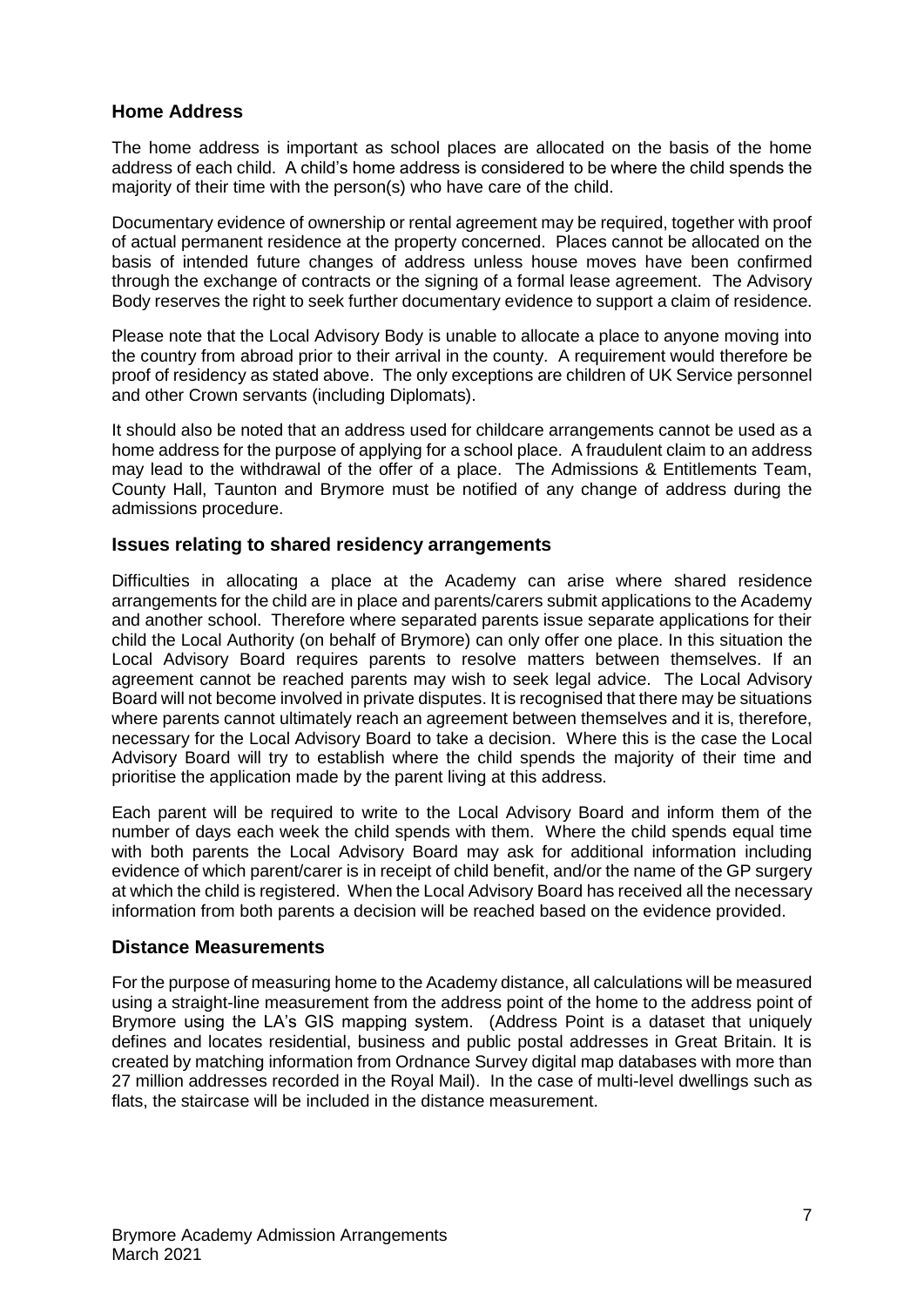## **Equal Preference with Ranking allocation method**

This approach requires the Local Authority to rank all applications against the published oversubscription criteria for the school concerned and where schools are over-subscribed, places will be allocated up to the published admission number in strict priority order. Where more than one school can be offered, the highest ranked preference will be allocated.

## **Tie-Breaker**

If there are not enough places to satisfy all the applications under any one criterion, priority will be given to those living nearest the school (straight line measurement) for out-boarders and those furthest away from the school (straight line measurement) for full time boarders. Where two distances are equal and it is therefore not possible to differentiate between them, priority will be determined by independent drawing of lots.

## **Appeals**

Applicants whose Academy place application is turned down have the legal right to appeal against the decision to refuse admission. Bridgwater & Taunton College Trust will arrange for the appeal to be heard by a fully independent group. Details concerning how to appeal are explained in the decision letters sent out when a place is refused.

## **Waiting list**

Where an application has been refused due to lack of places and not due to unsuitability for boarding, the child will be placed on a waiting list. This will be kept in order of over-subscription criteria by the Local Advisory Board, and will be maintained until the end of the academic year to which the application applies. Where places become available within the Admission Number they will be allocated to the highest ranked eligible child on the maintained list. Children who are the subject of a direction by a Local Authority to admit or who are allocated to the school in accordance with the In-Year Fair Access Protocols, will take precedence over those children on a waiting list.

## **Supplementary information form (SIF)**

In order for children to be considered as suitable for boarding, applicants will need to complete the attached SIF, which must be submitted along with the school place application.

## **Multiple-birth applications**

In the case of multiple birth applications, the published admission number for the school concerned will be increased at the point of allocation to ensure multiple birth siblings can be allocated places at the same school (sibling definition applies).

## **In-year Admissions**

Applications for a place during the academic year must be made directly to the school office, by completing the in-year application form. A copy can be downloaded from the Academy website or collected/sent from the Academy office, or from the Local Authority. The Headteacher will invite applicants for a tour and an interview purely to assess suitability for boarding. Applicants will receive a written response within 10 school days following the interview. Where an Academy place is offered it will be held open for 14 school days and applicants will need to confirm acceptance within this time.